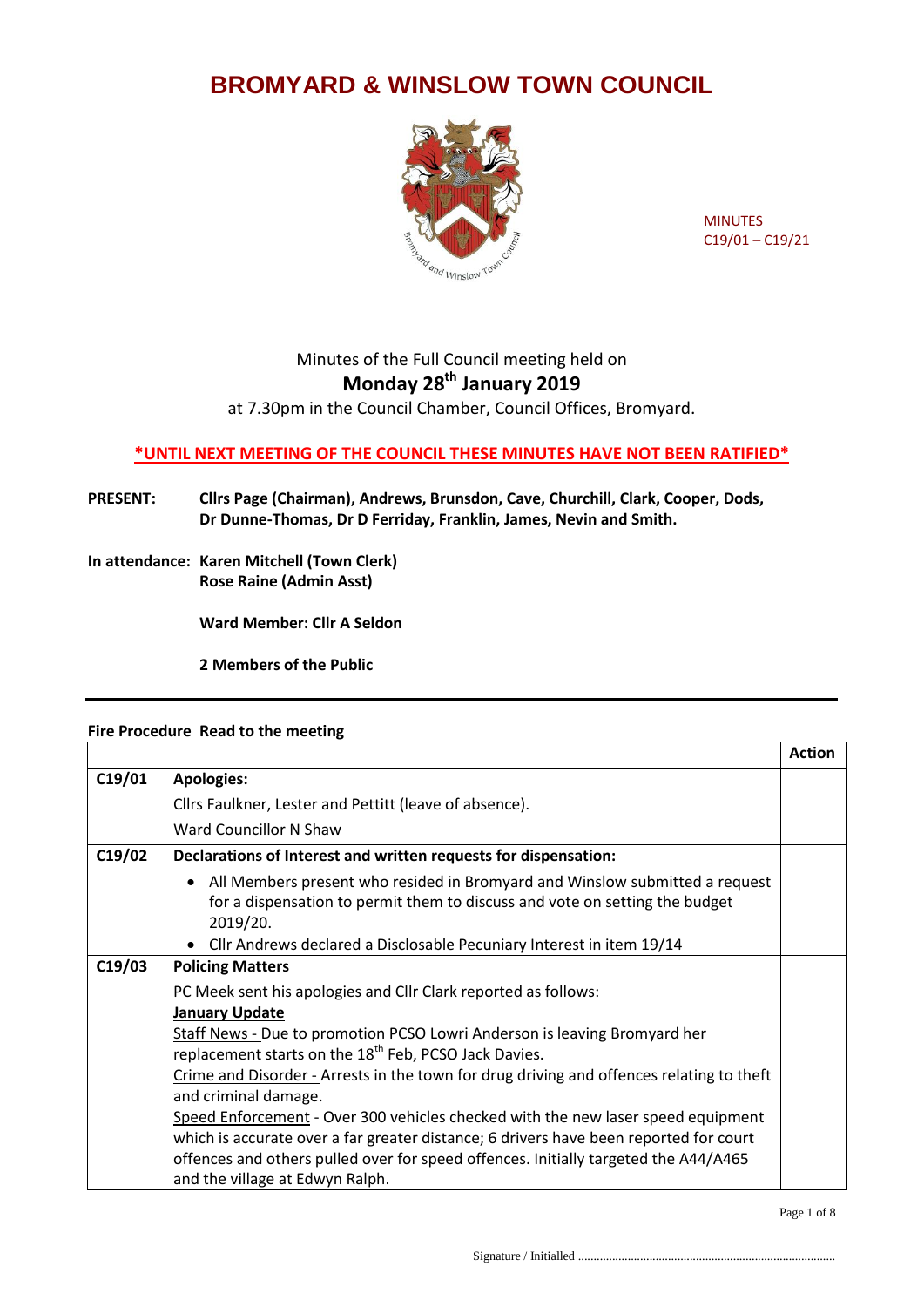| C19/04 | Anti- Social behaviour - Figures for anti-social behaviour continue to drop. The latest<br>results for the town indicate that monthly comparisons show a drop of nearly 40%.<br>This work has been supported by Superintendent Sue Thomas. PC Meek keen to push<br>on and see further reductions in this area.<br>At December's Full Council meeting there had been a query on the issue of tickets for<br>parking on double yellow lines - 40 tickets had been issued by traffic wardens<br>therefore the feeling that illegal parking on yellow lines was not being treated<br>seriously is a misconception. Councillors requested to inform Cllr Clark of any<br>hotspots.<br><b>Public Question Time</b>                                                                                                                                                                                                           |                        |
|--------|------------------------------------------------------------------------------------------------------------------------------------------------------------------------------------------------------------------------------------------------------------------------------------------------------------------------------------------------------------------------------------------------------------------------------------------------------------------------------------------------------------------------------------------------------------------------------------------------------------------------------------------------------------------------------------------------------------------------------------------------------------------------------------------------------------------------------------------------------------------------------------------------------------------------|------------------------|
|        | A member of the public reported issues with speeding and antisocial behaviour in Old<br>Rd and requested that PC Meek target the area between 4-8pm for use of the laser<br>speed gun. Cllr Clark to feedback information to PC Meek.                                                                                                                                                                                                                                                                                                                                                                                                                                                                                                                                                                                                                                                                                  |                        |
| C19/05 | <b>Chairman's Report</b><br>Cllr Page thanked those who had attended the funeral of Sylvia Silver.<br>Mayoral - since May 2018 had attended 100 + events, largely within<br>Bromyard.<br>Mayors Charity now exceeds £4,000 - all paid to Kempson Players.<br>٠<br>Charity Quiz Night 17 <sup>th</sup> February.<br>$\bullet$<br>Nozstock Festival - 2 weekend tickets donated for raffle. P Nozstock to attend<br>March meeting to give an update on festival.<br>No further information on possible employment of PCSO by the Town Council<br>$\bullet$<br>(Min 18/210) Cllr Seldon to pursue and keep members informed.<br>Dedication of WW1 benches to take place on on 5 <sup>th</sup> February at 11.00am,<br>service by the Revd. Evans.                                                                                                                                                                         |                        |
| C19/06 | <b>Town Clerk's Report</b>                                                                                                                                                                                                                                                                                                                                                                                                                                                                                                                                                                                                                                                                                                                                                                                                                                                                                             |                        |
|        | Apologised no written report available due to IT issues.<br>Still progressing land transfer to Kempson Players; the Players have agreed to<br>pay for the registration of the main area of land. Concern expressed that<br>steps be taken to ensure land remains public open space in perpetuity and<br>not be subject to development.<br>No date set for fixed wire testing.<br>$\bullet$<br>External Audit for year ended $31st$ March 2018 signed off – no issues to report.                                                                                                                                                                                                                                                                                                                                                                                                                                        | <b>TC</b><br><b>TC</b> |
| C19/07 | <b>Ward Councillor Reports:</b>                                                                                                                                                                                                                                                                                                                                                                                                                                                                                                                                                                                                                                                                                                                                                                                                                                                                                        |                        |
|        | <b>Cllr. Alan Seldon</b><br>Flagonners Green planning application had been resubmitted by Gladmans - revised<br>pedestrian access likely to be acceptable to Herefordshire Planning; also proposing a<br>four arm roundabout off A44. Primary Care providers not included as statutory<br>consultees on the application. Issues discussed concerning health care provision,<br>education and lack of employment land.<br>Members queried whether Section 106 Porthouse money has been paid as required<br>and whether decisions taken as to how any money will be spent.<br>Cllr Seldon advised that even where the Town Council had opposed a development<br>they should be ready to negotiate with developers on Section 106 money.<br>It was queried whether the Town Council could give financial support to schools. Clerk<br>advised only under s137 as the Council did not meet the criteria to use the General |                        |

l.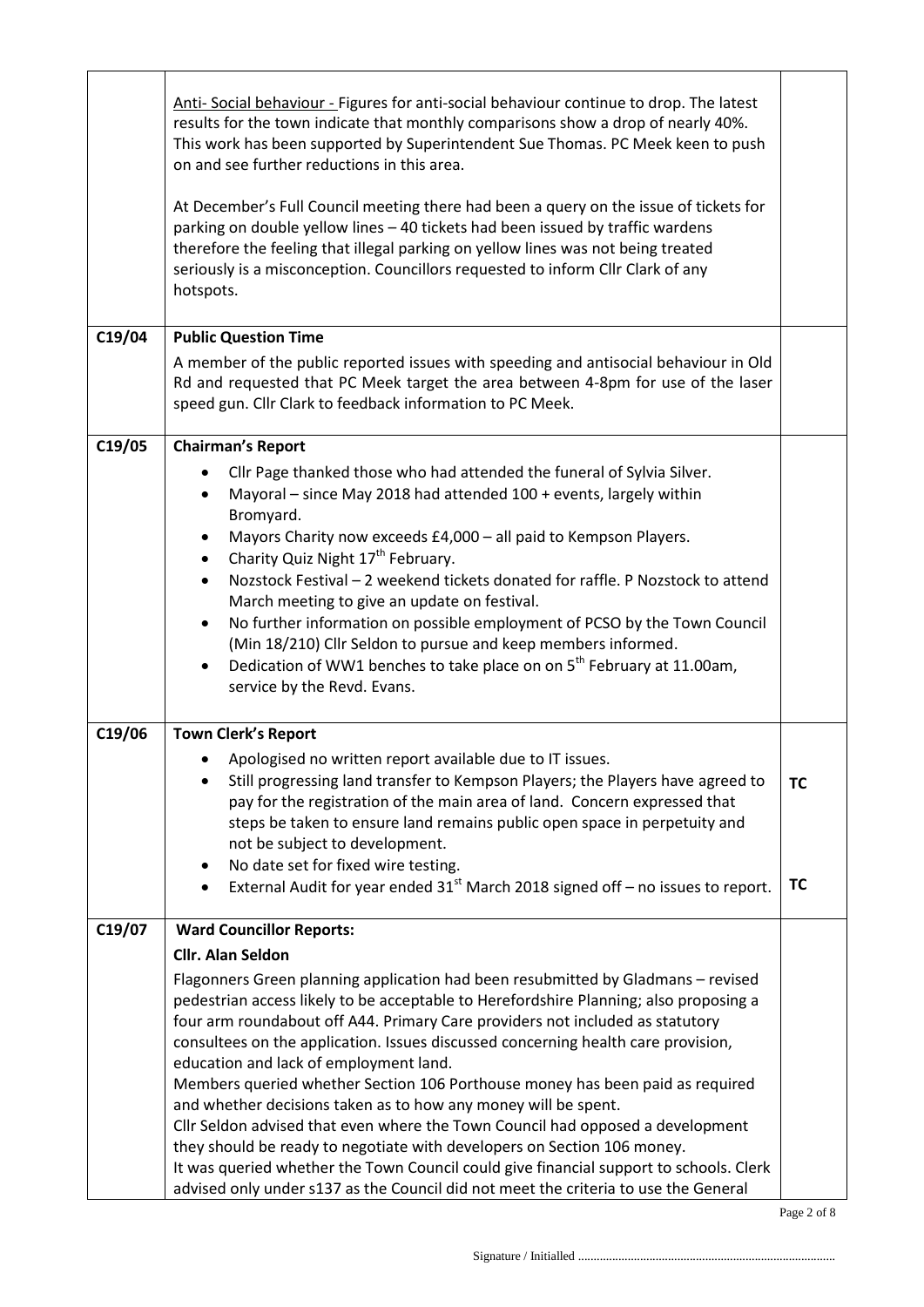|        |          | Power of Competence.                                                                                                                                                                                                                                                                                                                                                                                                                 |           |
|--------|----------|--------------------------------------------------------------------------------------------------------------------------------------------------------------------------------------------------------------------------------------------------------------------------------------------------------------------------------------------------------------------------------------------------------------------------------------|-----------|
|        |          | Members asked that Herefordshire Council's Section 106 Officer be invited to attend a                                                                                                                                                                                                                                                                                                                                                | <b>TC</b> |
|        |          | meeting of Full Council.                                                                                                                                                                                                                                                                                                                                                                                                             |           |
|        |          | Nunwell Surgery senior partners to be invited to attend February Full Council meeting                                                                                                                                                                                                                                                                                                                                                | <b>TC</b> |
|        |          | to talk to about healthcare provision in the town.                                                                                                                                                                                                                                                                                                                                                                                   |           |
|        |          | Cllr Seldon left the meeting at 8.35pm                                                                                                                                                                                                                                                                                                                                                                                               |           |
|        |          |                                                                                                                                                                                                                                                                                                                                                                                                                                      |           |
| C19/08 |          | Exclusion of members of the public and the press.                                                                                                                                                                                                                                                                                                                                                                                    |           |
|        |          | (Part 2 Private and Confidential)<br>Pursuant to section 1 (2) of the Public Bodies (Admission to Meetings Act 1960)<br>IT WAS RESOLVED that because of the confidential nature of the business to be<br>transacted the public and the press leave the meeting during consideration of items<br>19/10 2.2 - Staffing issue; item 3.5 - Grounds Maintenance contract and item 19/14<br>(2) - Quotation - Framing of Mayoral Pictures. |           |
| C19/09 | Minutes. |                                                                                                                                                                                                                                                                                                                                                                                                                                      |           |
|        |          | IT WAS RESOLVED to receive, approve and sign the Minutes of the Meeting of Council                                                                                                                                                                                                                                                                                                                                                   |           |
|        |          | held on Monday 17 <sup>th</sup> December 2018 as a true record.                                                                                                                                                                                                                                                                                                                                                                      |           |
|        |          | The minutes were duly signed by the Chairman.                                                                                                                                                                                                                                                                                                                                                                                        |           |
| C19/10 |          | <b>Committees and Working Parties</b>                                                                                                                                                                                                                                                                                                                                                                                                |           |
|        | 1)       | <b>Planning &amp; Economic Development Committee</b>                                                                                                                                                                                                                                                                                                                                                                                 |           |
|        |          | IT WAS RESOLVED To receive and note the Minutes of the meeting held on $7th$                                                                                                                                                                                                                                                                                                                                                         |           |
|        |          | January, 2019.                                                                                                                                                                                                                                                                                                                                                                                                                       |           |
|        |          |                                                                                                                                                                                                                                                                                                                                                                                                                                      |           |
|        | 2)       | <b>Staffing Committee</b>                                                                                                                                                                                                                                                                                                                                                                                                            |           |
|        |          |                                                                                                                                                                                                                                                                                                                                                                                                                                      |           |
|        |          | 2.1 IT WAS RESOLVED to receive and note the Minutes of the meeting held on<br>$10^{th}$ January, 2019.                                                                                                                                                                                                                                                                                                                               |           |
|        |          | 2.2 To consider the following Staffing Committee recommendation:                                                                                                                                                                                                                                                                                                                                                                     |           |
|        |          | 1) Ref. 19/07 Cleaning of Public Conveniences                                                                                                                                                                                                                                                                                                                                                                                        |           |
|        |          | Members discussed the pros and cons of employing a member of staff                                                                                                                                                                                                                                                                                                                                                                   |           |
|        |          | to clean the toilets.                                                                                                                                                                                                                                                                                                                                                                                                                |           |
|        |          | IT WAS RESOLVED to defer further discussion of the employment of a                                                                                                                                                                                                                                                                                                                                                                   |           |
|        |          | new member of staff to clean the Tenbury Road Public Toilets to the                                                                                                                                                                                                                                                                                                                                                                  |           |
|        |          | confidential session at the end of the meeting.                                                                                                                                                                                                                                                                                                                                                                                      |           |
|        | 3)       | <b>Finance &amp; Properties Committee</b>                                                                                                                                                                                                                                                                                                                                                                                            |           |
|        |          | 3.1 IT WAS RESOLVED to receive and note the Minutes of the meeting held on                                                                                                                                                                                                                                                                                                                                                           |           |
|        |          | $14th$ January 2019.                                                                                                                                                                                                                                                                                                                                                                                                                 |           |
|        |          | 3.2 Following Cllr Dr Ferriday's resignation from the Finance & Properties                                                                                                                                                                                                                                                                                                                                                           |           |
|        |          | Committee, members were requested to appoint a member to fill the                                                                                                                                                                                                                                                                                                                                                                    |           |
|        |          | vacancy until the end of the municipal year.                                                                                                                                                                                                                                                                                                                                                                                         |           |
|        |          | IT WAS RESOLVED that Cllr Cave be appointed to serve on the Finance &                                                                                                                                                                                                                                                                                                                                                                |           |
|        |          | Properties Committee until the end of the municipal year.                                                                                                                                                                                                                                                                                                                                                                            |           |
|        |          | 3.3 Members considered the following Finance & Property Committee                                                                                                                                                                                                                                                                                                                                                                    |           |
|        |          | recommendations:                                                                                                                                                                                                                                                                                                                                                                                                                     |           |
|        |          | 1) Ref. 19/18 Bromyard Speed Festival (BSF)                                                                                                                                                                                                                                                                                                                                                                                          |           |
|        |          | Subject to the provision of temporary toilets, the Council permit                                                                                                                                                                                                                                                                                                                                                                    |           |
|        |          | the use of the Tenbury Road and Rowberry Street Car Parks over                                                                                                                                                                                                                                                                                                                                                                       |           |
|        |          | the weekend 6 <sup>th</sup> /7 <sup>th</sup> April 2019.                                                                                                                                                                                                                                                                                                                                                                             |           |

Page 3 of 8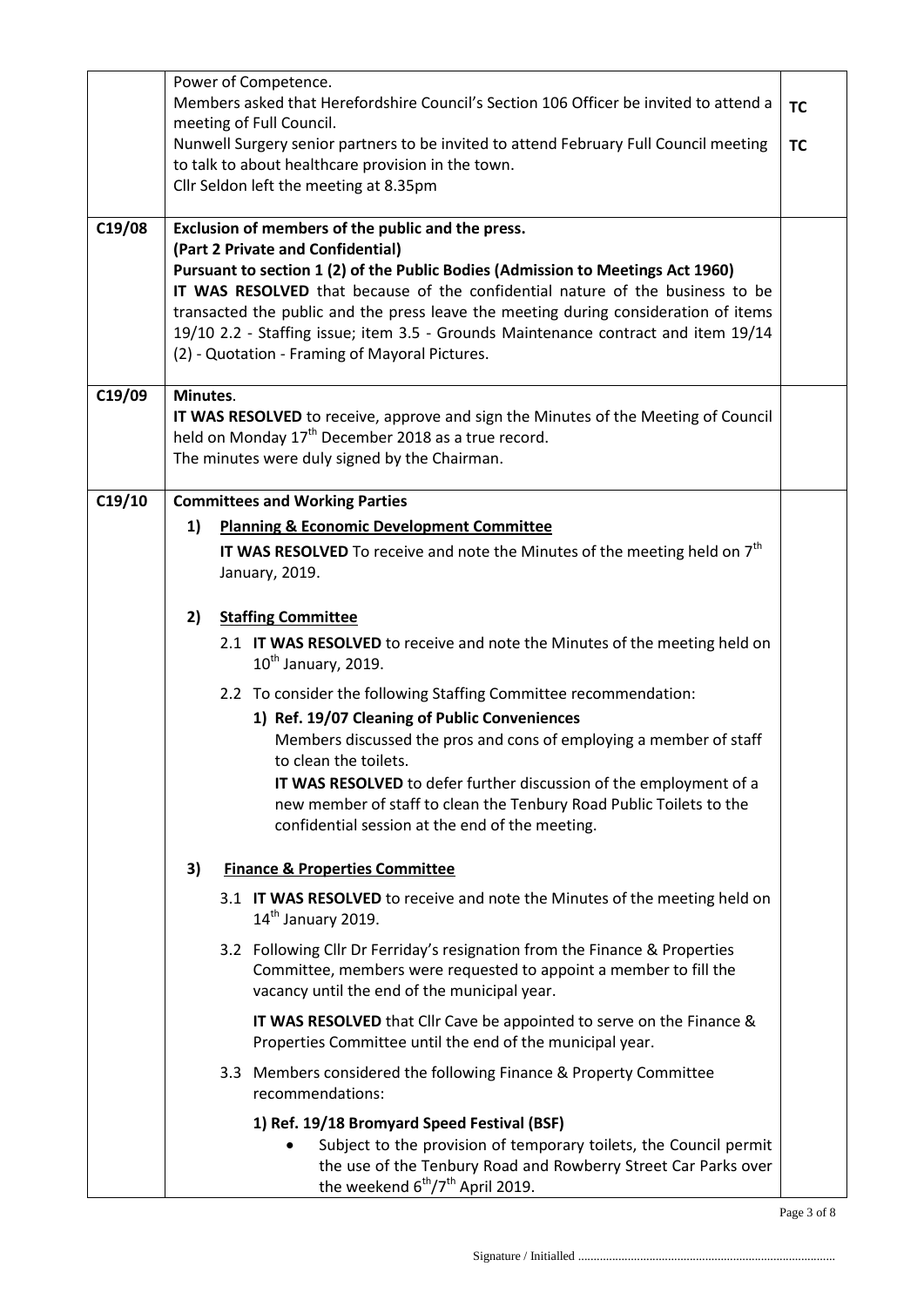|    | The Town Clerk to liaise with BSF regarding charge for the use of<br>$\bullet$<br>the Tenbury Road Car Park to compensate for lost income on<br>Saturday 6 <sup>th</sup> April.<br>Use of the Old Vicarage be permitted at the times requested and<br>for the purposes stated. | <b>TC</b><br><b>TC</b> |
|----|--------------------------------------------------------------------------------------------------------------------------------------------------------------------------------------------------------------------------------------------------------------------------------|------------------------|
|    | IT WAS RESOLVED to accept the above recommendations.                                                                                                                                                                                                                           |                        |
|    | 2) Ref. 19/10 Health & Safety                                                                                                                                                                                                                                                  |                        |
|    | The Draft Health & Safety Policy and the Draft Health & Safety<br>Handbook be adopted and issued.                                                                                                                                                                              | <b>TC</b>              |
|    | Some concern was expressed that the documents were still too<br>detailed for the size of the council.                                                                                                                                                                          |                        |
|    | IT WAS RESOLVED to accept the above recommendation.                                                                                                                                                                                                                            | <b>TC</b>              |
|    | 3) Ref. 19/11 Tenbury Road Car Park                                                                                                                                                                                                                                            |                        |
|    | Bromyard Gala be permitted to use the Tenbury Road Car Park<br>for the assembly of Gala Floats on the morning of Saturday 29 <sup>th</sup><br>June 2019.                                                                                                                       | ТC                     |
|    | The offer of compensation for loss of income in parking fees be<br>accepted.                                                                                                                                                                                                   | <b>TC</b>              |
|    | IT WAS RESOLVED to accept the above recommendations.                                                                                                                                                                                                                           | <b>TC</b>              |
|    | 4) Ref. 19/15 Public Toilets<br>That action is taken to ensure operational toilets are made<br>available on the Tenbury Road Car Park.                                                                                                                                         | <b>TC</b>              |
|    | IT WAS RESOLVED to accept the above recommendation.                                                                                                                                                                                                                            |                        |
|    | 5) Ref. 19/16 Grounds Maintenance<br>That the quotation submitted by Company 2 on the comparison<br>sheet, be accepted subject to satisfactory monitoring procedures<br>being implemented.                                                                                     | ТC                     |
|    | Discussion of item 5 deferred for consideration in the Confidential<br>session at the end of the meeting.                                                                                                                                                                      |                        |
| 4) | <b>Burial Committee</b>                                                                                                                                                                                                                                                        |                        |
|    | 4.1 IT WAS RESOLVED to receive and note the Minutes of the meeting held on<br>$21st$ January, 2019.                                                                                                                                                                            |                        |
|    | 4.2 To consider the following Burial Committee recommendation from the<br>meeting held on 19 <sup>th</sup> November, 2018.                                                                                                                                                     |                        |
|    | 1) Ref. 18/58 Budget Requirements<br>• that any underspend from the 2018/19 Burial budget be allocated<br>to the Burial Committee Ear-Marked Reserves                                                                                                                          |                        |
|    | Members discussed the reasons for and the feasibility of any underspend<br>for 2018/19 being allocated to the Burial Committee Ear-Marked Reserves<br>to defray possible future costs.                                                                                         |                        |

Page 4 of 8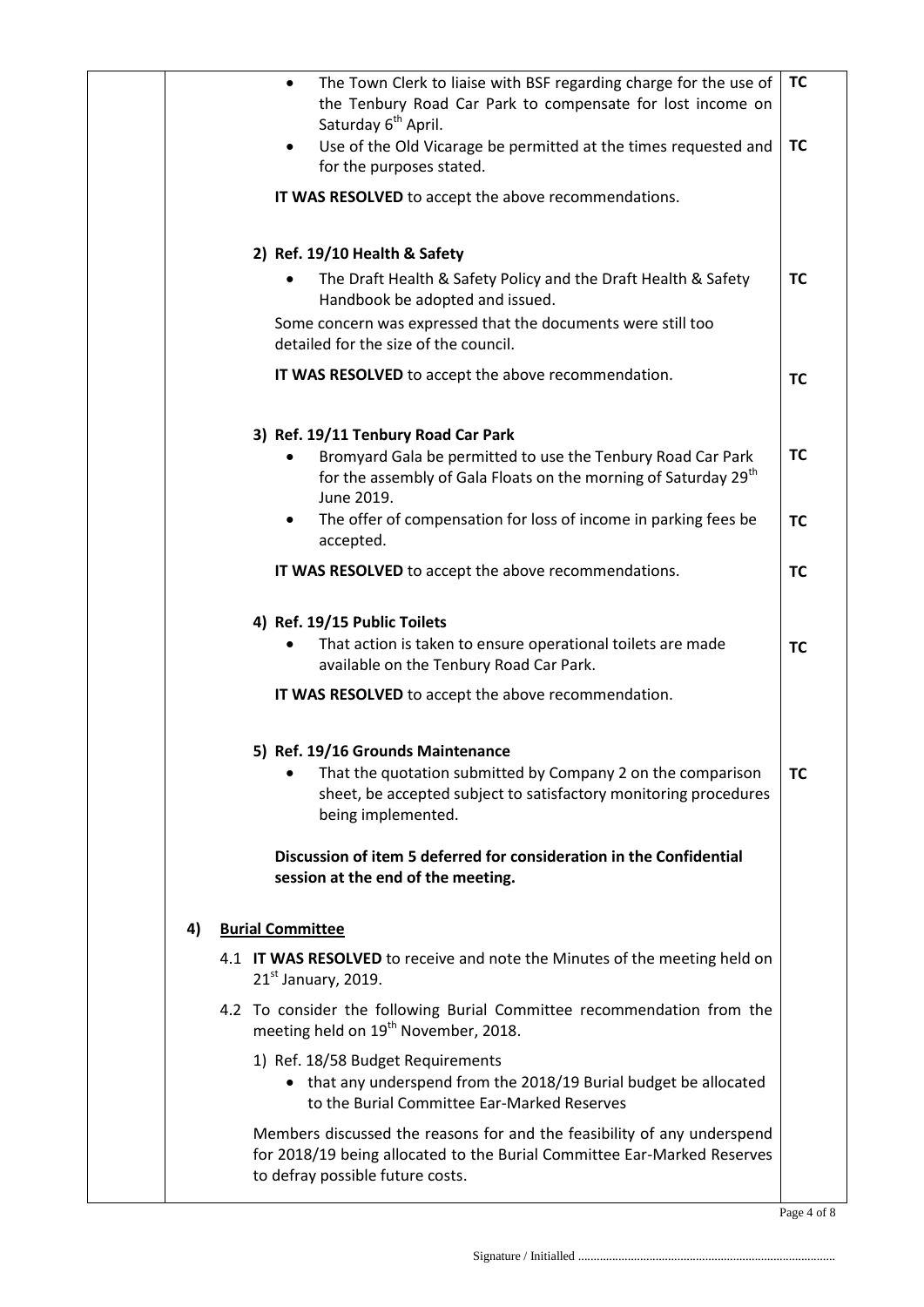|        | IT WAS RESOLVED that any underspend for 2018/19 be allocated to the<br><b>DC</b><br><b>Burial Committee Ear-Marked Reserves.</b>                                                                                                                                                                                                  |                            |  |  |
|--------|-----------------------------------------------------------------------------------------------------------------------------------------------------------------------------------------------------------------------------------------------------------------------------------------------------------------------------------|----------------------------|--|--|
| C19/11 | Quarterly Financial reports: In accordance with Financial Regulations, members were<br>asked to receive the following quarterly reports:<br>a) Cash & Investment Reconciliation<br>b) Receipts & Payments Summary report<br>c) Income & Expenditure Report by Account Code<br>IT WAS RESOLVED to accept reports a, b and c above. |                            |  |  |
|        |                                                                                                                                                                                                                                                                                                                                   |                            |  |  |
| C19/12 | Draft Budget 2019/20<br>Members considered the formal adoption of the draft Budget for 2019/20 as<br>recommended by the Finance & Properties Committee (Minute 19/18 refers.)                                                                                                                                                     |                            |  |  |
|        | IT WAS RESOLVED to approve a net budget requirement of £344,245 for<br>2019/29, as recommended by the Finance and Properties Committee.                                                                                                                                                                                           | <b>TC/RFO</b>              |  |  |
| C19/13 | <b>Precept 2019/20</b><br>To consider requesting a precept of £239,900 from Herefordshire Council for 2019/20,<br>which would result in a Band D charge of £167.29. This figure is recommended to<br>Council by the Finance & Properties committee. This equates to a Band D increase of<br>2.25% (Minute F19/18 refers)          |                            |  |  |
|        | IT WAS RESOLVED to submit a precept requirement of £239,900 for 2019/20 to<br>Herefordshire Council.                                                                                                                                                                                                                              | <b>TC/RFO</b>              |  |  |
| C19/14 | <b>Council Chamber</b><br>Members discussed a proposal to hang photographs of Past Mayors of Bromyard and<br>Winslow in the Council Chamber.<br>(Consideration of quotations for framing deferred to confidential session)                                                                                                        |                            |  |  |
|        | IT WAS RESOLVED to approve the proposal to hang photographs of past mayors in the<br>council chamber.                                                                                                                                                                                                                             | <b>TC</b>                  |  |  |
| C19/15 | 75 <sup>th</sup> Anniversary of D-Day and the Battle of Normandy 18/218<br>The $6th$ June 2019 marks the start of the 75 <sup>th</sup> anniversary of the D-Day Landings.<br>The allocation of funds from within the approved budget to mark the occasion was<br>discussed.                                                       |                            |  |  |
|        | <b>IT WAS RESOLVED</b><br>to allocate £400 towards spending to mark the 75 <sup>th</sup> anniversary of the<br>D Day Landings.<br>that an item be placed on the agenda of the February meeting to decide how<br>this money ought to be spent.                                                                                     | <b>TC/RFO</b><br><b>TC</b> |  |  |
|        |                                                                                                                                                                                                                                                                                                                                   |                            |  |  |
| C19/16 | Armed Forces Day, Saturday 29th June, 2019<br>The Town Council was advised that Armed Forces Day events will begin in Hereford on<br>Monday 24 <sup>th</sup> June with the raising of the Armed Forces Day Flag.                                                                                                                  |                            |  |  |
|        | IT WAS RESOLVED that                                                                                                                                                                                                                                                                                                              |                            |  |  |
|        | A flag raising event be organized to mark Armed Forces Day on 29 <sup>th</sup> June 2019<br>£150 be allocated towards costs of any event.                                                                                                                                                                                         | <b>TC</b><br><b>TC/RFO</b> |  |  |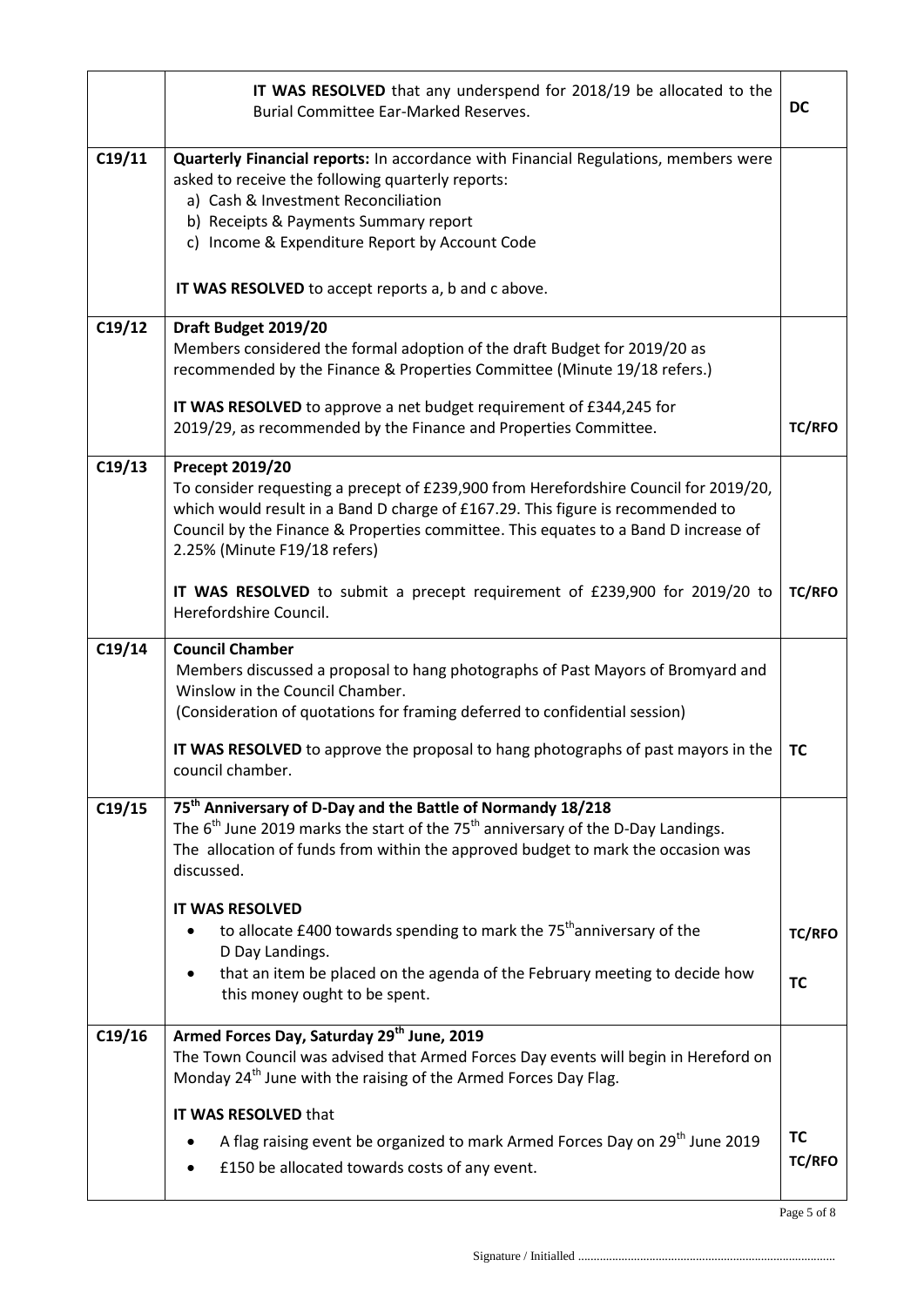|        | This item be referred to a future meeting to decide the best course of action<br>٠                                                                                                                                                                                                                                                                                                                                                                               | <b>TC</b> |
|--------|------------------------------------------------------------------------------------------------------------------------------------------------------------------------------------------------------------------------------------------------------------------------------------------------------------------------------------------------------------------------------------------------------------------------------------------------------------------|-----------|
| C19/17 | <b>Public Toilets</b><br>The Town Clerk outlined action taken to move the situation forward. A report<br>detailing quotations for ways to reinstate or replace the toilet block would be placed<br>before the next Finance & Properties Committee for consideration. There was<br>discussion on how the works would be paid for.<br>Noted.                                                                                                                       | <b>TC</b> |
| C19/18 | <b>Consultations</b><br>1) Hereford Transport Package (HTP) – Walking, Cycling, Bus and Public Space<br><b>Consultation</b><br>Herefordshire Council is consulting on walking, cycling, bus and public space<br>improvements in Hereford. The consultation will run for six weeks from 29 <sup>th</sup><br>January to 11 <sup>th</sup> March 2019.<br><b>Noted</b>                                                                                               |           |
|        | 2) Enterprise Zone Local Development Order consultation<br>The Town Council is advised that Herefordshire Council proposes to make a Local<br>Development Order granting planning permission for development falling within<br>Class B of the Town and Country Planning (Use Classes) (Amendment) Order 2010.<br>IT WAS RESOLVED that the Town Council would not submit comments but<br>individual members were welcome to do so in their capacity as residents. |           |
| C19/19 | <b>Reports of Outside Bodies:</b>                                                                                                                                                                                                                                                                                                                                                                                                                                |           |
|        | 1) Chamber of Commerce - Cllr. James                                                                                                                                                                                                                                                                                                                                                                                                                             |           |
|        | No meeting                                                                                                                                                                                                                                                                                                                                                                                                                                                       |           |
|        | 2) Bromyard Grammar School Foundation - Cllr Cave                                                                                                                                                                                                                                                                                                                                                                                                                |           |
|        | No meeting                                                                                                                                                                                                                                                                                                                                                                                                                                                       |           |
|        | 3) Bromyard Relief in Need - Cllr Cave                                                                                                                                                                                                                                                                                                                                                                                                                           |           |
|        | No meeting                                                                                                                                                                                                                                                                                                                                                                                                                                                       |           |
|        | 4) Market Towns Forum - Cllrs Brunsdon & Churchill                                                                                                                                                                                                                                                                                                                                                                                                               |           |
|        | No meeting                                                                                                                                                                                                                                                                                                                                                                                                                                                       |           |
|        | TC to investigate whether the MTF still exists.                                                                                                                                                                                                                                                                                                                                                                                                                  |           |
|        | Reports on Parish Summits to be submitted to future meetings.                                                                                                                                                                                                                                                                                                                                                                                                    |           |
|        | 5) Public Hall Committee - Cllr. Churchill<br>No meeting                                                                                                                                                                                                                                                                                                                                                                                                         |           |
|        | 6) Bromyard Downs Common Association - Cllr. Churchill                                                                                                                                                                                                                                                                                                                                                                                                           |           |
|        | Unable to attend due to prior commitments.                                                                                                                                                                                                                                                                                                                                                                                                                       |           |
|        | 7) HALC - Cllr Cave                                                                                                                                                                                                                                                                                                                                                                                                                                              |           |
|        | No meeting                                                                                                                                                                                                                                                                                                                                                                                                                                                       |           |
|        | 8) Festivals Association - Cllr. Helen Pettit                                                                                                                                                                                                                                                                                                                                                                                                                    |           |
|        | Not available                                                                                                                                                                                                                                                                                                                                                                                                                                                    |           |
|        | 9) Kempson Players - Cllr Brunsdon                                                                                                                                                                                                                                                                                                                                                                                                                               |           |
|        | Cllr Brunsdon reported the Recreation Ground was doing well; fund raising events<br>were in full swing. There had been some vandalism but the culprits were being<br>made to pay for the damage. The AGM is coming up shortly. There won't be a fete<br>this year but there will be a 'Party in the Park'.                                                                                                                                                       |           |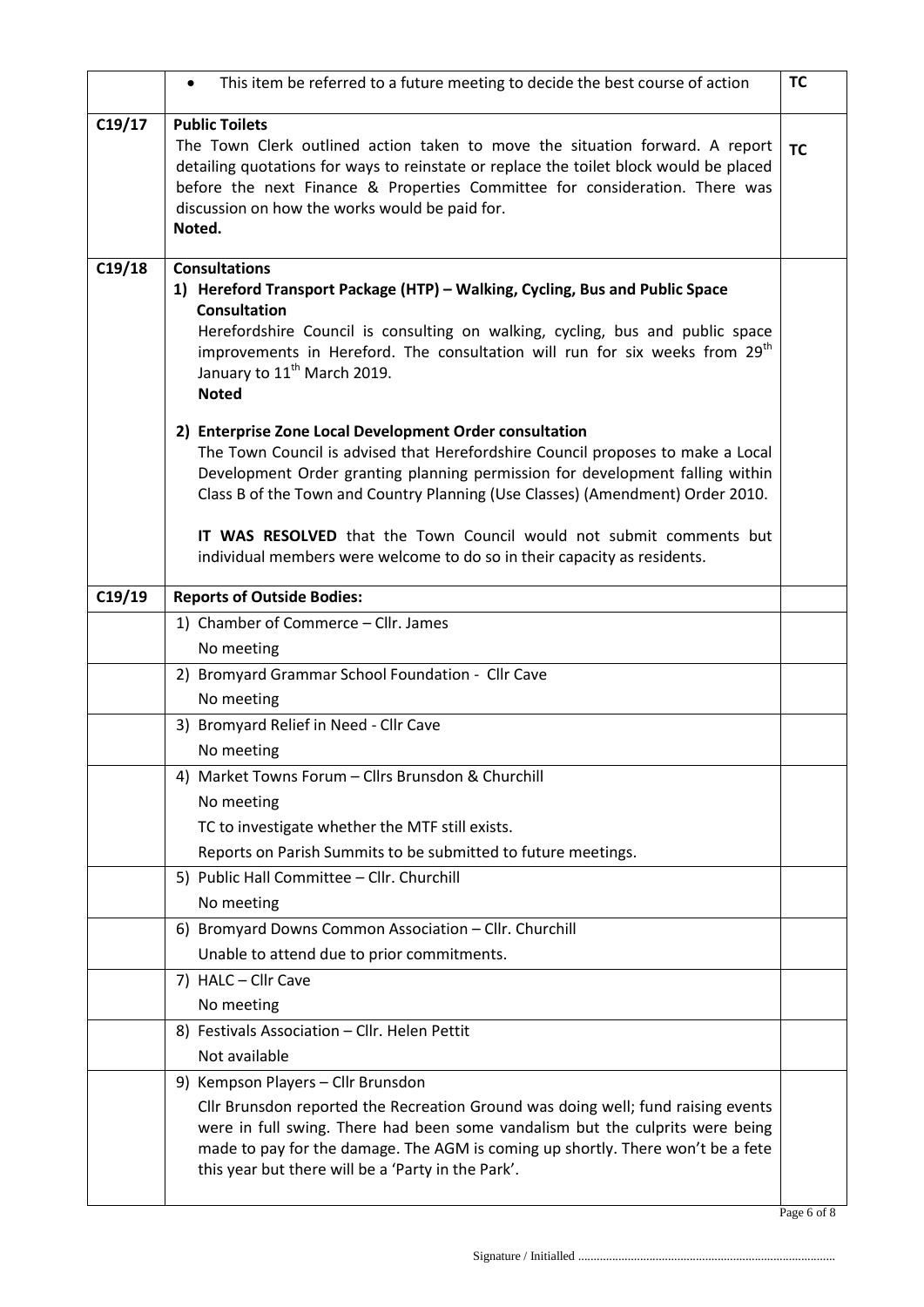| C19/20              | Correspondence                                                                                                                                                                                                                                                                                                                                                                                         |                                     |
|---------------------|--------------------------------------------------------------------------------------------------------------------------------------------------------------------------------------------------------------------------------------------------------------------------------------------------------------------------------------------------------------------------------------------------------|-------------------------------------|
|                     | None.                                                                                                                                                                                                                                                                                                                                                                                                  |                                     |
| C19/21              | <b>Date of Next Meeting</b>                                                                                                                                                                                                                                                                                                                                                                            |                                     |
|                     | Monday 25 <sup>th</sup> February 2019.                                                                                                                                                                                                                                                                                                                                                                 |                                     |
|                     | <b>IT WAS RESOLVED</b><br>To suspend Standing Order 3w to permit the meeting to extend beyond two hours.                                                                                                                                                                                                                                                                                               |                                     |
|                     | <b>Part 2 Private and Confidential</b><br>Pursuant to section 1 (2) of the Public Bodies (admission to Meetings) Act 1960<br>IT WAS RESOLVED that because of the confidential nature of the business to be<br>transacted the public and the press leave the meeting during consideration of the<br>following confidential items:                                                                       |                                     |
| C19/10<br>continued | <b>Staffing Committee</b>                                                                                                                                                                                                                                                                                                                                                                              |                                     |
| 2.2(1)              | <b>Employment of Toilet Cleaner</b><br>2.2 To consider the following Staffing Committee recommendation:<br>1) Ref. 19/07 Cleaning of Public Conveniences<br>To employ a new member of staff to clean the Tenbury Road Public<br>$\bullet$<br>Toilets.                                                                                                                                                  |                                     |
|                     | Issues concerning the need for specific training (needle handling/disposal)<br>and specific policies (Health & Safety); the need for immunization, potential<br>for disruption if employees absent due to sickness were discussed.                                                                                                                                                                     |                                     |
|                     | Town Clerk to consult Ellis Whittam on potential health and safety issues.                                                                                                                                                                                                                                                                                                                             | <b>TC</b>                           |
|                     | Cllr Dr Ferriday was invited to assist the Town Clerk in interviews of potential<br>employees.                                                                                                                                                                                                                                                                                                         |                                     |
|                     | IT WAS RESOLVED that subject to the above reservations being addressed, a<br>new member of staff be employed to clean the Tenbury Road Public Toilets on<br>terms as agreed by the Staffing Committee.                                                                                                                                                                                                 |                                     |
|                     | Cllr Churchill left the meeting at 9.35pm                                                                                                                                                                                                                                                                                                                                                              |                                     |
| C19/10<br>continued | <b>Finance &amp; Properties Committee</b>                                                                                                                                                                                                                                                                                                                                                              |                                     |
| 3.3(5)              | 3.3 To consider the following Finance & Properties Committee recommendation:<br>5) Ref. Item 19/16 Grounds Maintenance<br>That the quotation submitted by Company 2 on the comparison sheet, be<br>$\bullet$<br>accepted subject to satisfactory monitoring procedures being<br>implemented.                                                                                                           | <b>TC</b>                           |
|                     | IT WAS RESOLVED that:<br>the Town Clerk to clarify the number of cuts to the verge of the A44 By<br>pass which BBLP will undertake.<br>the quotation submitted by R Wilks Landscaping be accepted.<br>Subject to the outcome of negotiations with BBLP on the number of cuts<br>٠<br>they will be responsible for, the Clerk to negotiate with R Wilks as to the<br>no of cuts required on the bypass. | <b>TC</b><br><b>TC</b><br><b>TC</b> |